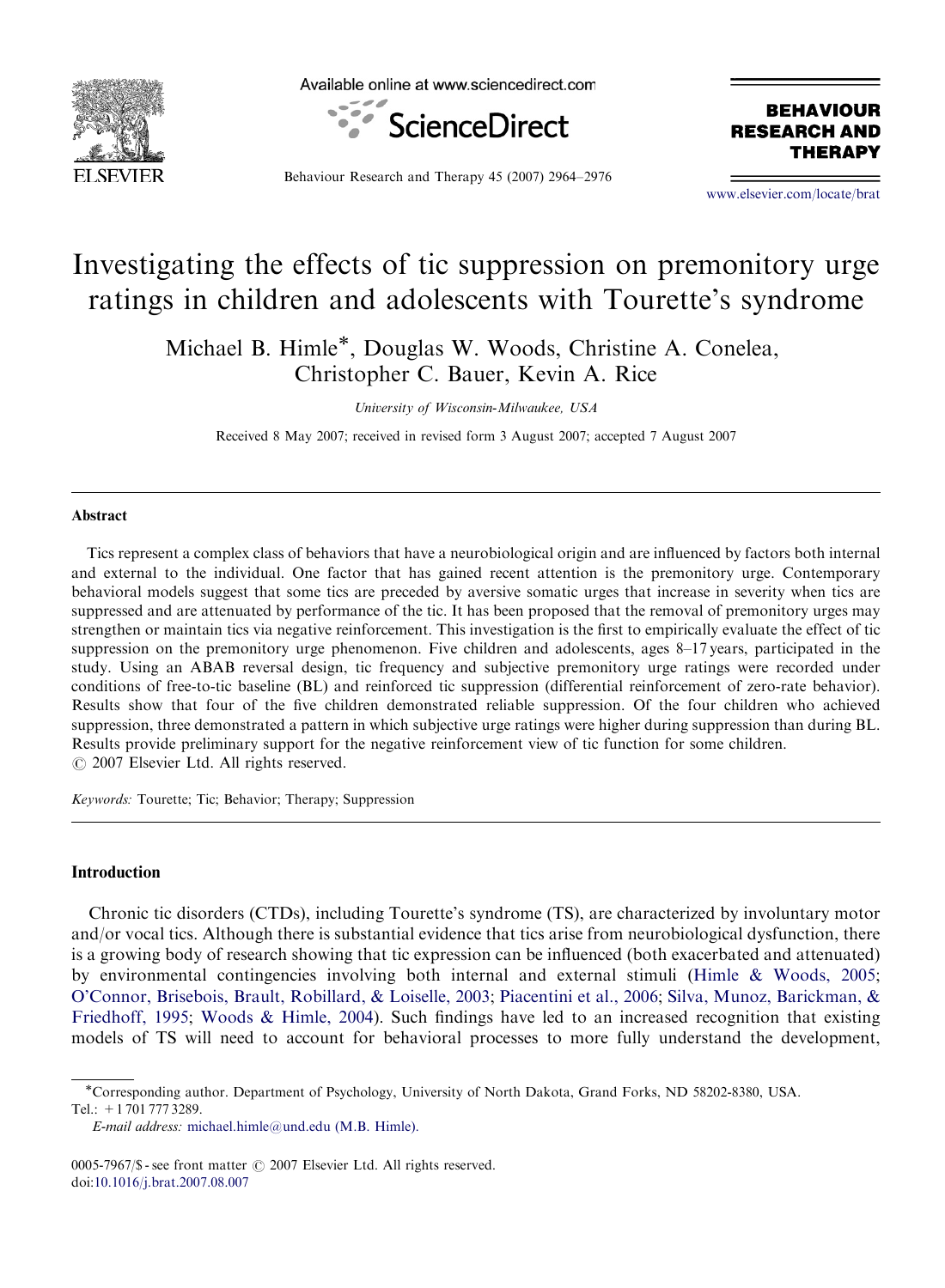maintenance, and treatment of the disorder ([Evers & van de Wetering, 1994;](#page--1-0) [Woods, Himle, Piacentini,](#page--1-0) & [Chang, 2005](#page--1-0)).

One internal stimulus that may exert functional influence over tics is the premonitory urge. Although observable tics are the defining features of TS, many individuals report experiencing ''urges,'' which are described as unpleasant somatic phenomena that ''build up'' prior to the tic (or upon attempts to resist ticcing) and are temporarily alleviated by performance of the tic [\(Leckman, Walker, & Cohen, 1993\)](#page--1-0). In some instances, premonitory urges are more bothersome than the tics themselves ([Kane, 1994](#page--1-0)).

Existing research on premonitory phenomena has stemmed primarily from phenomenological reports provided by individuals with TS. [Bliss \(1980\)](#page--1-0) described sensory signals that preceded his tics along with ''a very rapidly escalating desire to satisfy the sensations with movements intended to free oneself from the insistent feeling'' (p. 37). [Kane \(1994\)](#page--1-0) echoed this description and added, ''these sensations are not mere precursors to tics; they precipitate tics... more than providing a signal of imminence, the pre-tic sensation acts as the aversive stimulus toward which tics are directed'' (p. 806).

In one of the first formal investigations of the premonitory urge, [Leckman et al. \(1993\)](#page--1-0) conducted a crosssectional study in which they asked 135 individuals with TS (ages 8–71 years) to identify and localize their premonitory urges and found that 93% of respondents reported having an urge to tic. In a more recent study, [Kwak, Vuong, and Jankovic \(2003\)](#page--1-0) administered a questionnaire to 50 individuals (mean age  $23.6+16.7$ years) with TS and found that 92% reported the presence of a premonitory urge. Children with tics also report premonitory urges. [Banaschewski, Woerner, and Rothenberger \(2003\)](#page--1-0) administered a questionnaire to 254 children with TS and found that 24% of those aged 8–10 years, 34% of those aged 11–14, and 57% of those aged 15–19 reported a premonitory urge. [Woods et al. \(2005\)](#page--1-0) evaluated premonitory urge phenomena in 42 children and adolescents with TS or CTD (age 8–16 years) and found that 41 of 42 children (98%) reported the presence of urges.

Although the exact relationship between tics and premonitory urges is not yet known, there is indirect evidence to suggest that premonitory urges develop over time and become functionally related to the performance of tics. For example, [Leckman et al. \(1993\)](#page--1-0) found that the respondents in their study reported having first become aware of the premonitory urge an average of 3.1 years after tic onset, suggesting that premonitory urges are absent during early stages of the disorder and emerge over time. [Woods et al. \(2005\)](#page--1-0) found that although both younger ( $\leq 10$  yrs) and older children ( $>10$  yrs) reported the presence of premonitory urges, urge ratings and tic severity were correlated only for the older children. This further supports the notion that premonitory urges become functionally related to tics over time.

The exact nature of the premonitory urge is unclear, but it appears to play a significant role in tic expression. In fact, most of the participants in both Leckman et al.'s (1993) and Kwak et al.'s (2003) studies (92% and 68%, respectively) reported that their tics eliminated premonitory urges. If this is the case, then it is possible that tics begin as non-functional responses which, with the development of premonitory urges, become strengthened and maintained by automatic negative reinforcement ([Evers](#page--1-0) & [van de Wetering, 1994;](#page--1-0) [Woods](#page--1-0) [et al., 2005](#page--1-0)). This may begin to explain the tendency for some tics to change in topography, location, and complexity over time.

Unfortunately, the functional relationship between premonitory phenomena and tics has not been experimentally verified. One barrier to testing the relationship is that there is no known method for reliably inducing an urge in order to observe its impact on tic expression. Such inductions would be necessary to determine the functional control of the urge over tics. Nevertheless, it may be possible to circumvent this methodological problem by inducing tic suppression and observing the impact of suppression on premonitory urge ratings. If the urge is indeed aversive and the removal of the urge negatively reinforces tics, then blocking the tics should temporarily increase the salience of the urge, thereby increasing the likelihood that an individual will tic to remove the urge (i.e., increases the reinforcing value of urge removal; [Michael, 1993](#page--1-0)). Conversely, if a child with TS is allowed to tic freely, then the urge should be relatively low in salience and strength, as the tics will occur more frequently in the service of urge reduction. An analogous process might be seen in eating behavior. When prevented from eating (i.e., food deprivation), both the positive reinforcer (i.e., food) and negative reinforcer (i.e., removal of hunger) will momentarily become more salient and more effective reinforcers (i.e., increase the likelihood that an individual will eat). Conversely, relative to such